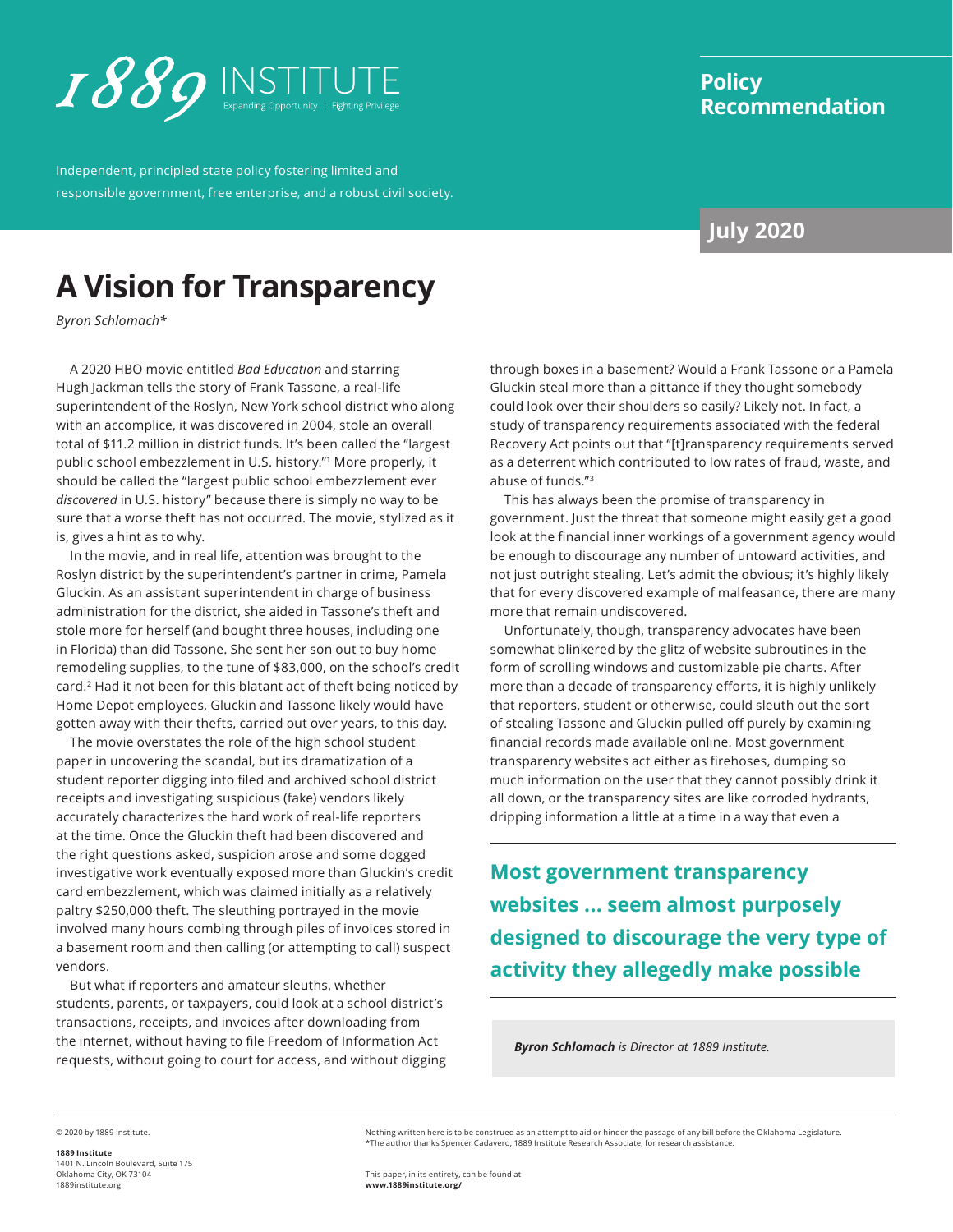<span id="page-1-0"></span>small bucket might take days to fill. In short, they seem almost purposely designed to discourage the very type of activity they allegedly make possible, making it likely that graft is hiding in plain sight.

A random hunt for untoward government transactions by a concerned taxpayer, activist, or think tank analyst, in ideal circumstances, is enough of a "Where's Waldo?" exercise in itself that the mildest of impediments can be highly discouraging. Therefore, transparency must be routinized and standardized in a way that makes sense and allows a citizen observer/investigator to get to the most important information with as little cost as possible. Thus, the purpose of this paper, which is to suggest the most efficient and effective form that transparency in government can take.

### **The Need for Transparency**

If the Roslyn, New York example isn't persuasive enough in itself to convince people of the need for transparency, here are some additional points. Thomas Jefferson said, "Whenever the people are well-informed, they can be trusted with their own government..."[4](#page-7-0) He also said, "[W]e might hope to see the finances of the Union as clear and intelligible as a merchant's books, so that every member of Congress and every man of any mind in the Union should be able to comprehend them, to investigate abuses, and consequently to control them."[5](#page-7-0) Technology was obviously much different in Jefferson's time, and so was the size and scope of government, but his goals are still laudable and despite government's increased size, technology has made Jefferson's ideal more possible today.

**How can government be successfully managed if those in charge do not have ready access to financial and performance information in a form that makes it easy to understand and analyze?** 

Taxpayers are busy people. They have jobs and businesses, families, hobbies, clubs, church, financial pressures, and any number of other concerns and activities to productively occupy their time. All rely on government-provided water, sewer, road, police, and emergency systems, but most of the time, taxes and municipal utility bills are just something paid automatically. Few have the time, interest, or inclination to delve deeply into government operations and finances, nor should they. They go to the polls in November and other times during the year to vote for the people who are supposed to delve deeply into government operations and finances on taxpayers' behalf.

On the other hand, there are those who are interested, who have the time, and because of their life experience, could even be helpful if provided access to fuller information about their government's spending and activities. Government should welcome greater expertise from the wider community. Unfortunately, government often does not take advantage of the talents and expertise of its own internal employees, who are unconscionably left in the dark, let alone private citizens. That includes elected officials, who often have limited information spoon fed to them by bureaucrats the elected officials are supposed to monitor and hold accountable.

It's disconcerting to argue to a governmental official that certain financial and/or performance information should be publicly available, only to be told that it would be difficult and costly to assemble that information. Shouldn't that information already be requested by, and readily available to managers? How can government be successfully managed if those in charge do not have ready access to financial and performance information in a form that makes it easy to understand and analyze? Transparency demands little more than the information government officials should have at their fingertips on a daily basis to do their jobs. Unfortunately, it seems those officials all-too-often have no idea what that crucial and necessary information is, much less a notion of how to use it.<sup>[6](#page-7-0)</sup>

With transparency, the absence of crucial information that ought to be readily available becomes an issue noticed by interested taxpayers who then demand it and effectively admonish administrators to do their jobs. In Arizona, just bringing together information and reporting it to agencies, even before their (still wanting) transparency system was up and running for public consumption, resulted in the discovery of wasteful duplication. Believe it or not, it took transparency advocates to get information in the hands of managers that those managers should have been demanding all along.<sup>[7](#page-7-0)</sup> Interestingly, with respect to federal Recovery Act transparency, state officials were principal users. It allowed them to manage and track spending of the federal funds on a timely basis.[8](#page-7-0)

Well done, transparency can lead to greater public trust and support among citizens, according to one 2012 study.<sup>9</sup> Those with low trust in government see it as more benevolent with transparency. Those with high trust in government see it as more competent. In all likelihood, fraud and abuse are less likely to be identified than waste, because fraud and abuse are less common than many imagine. Nevertheless, it often seems governments are reticent to give up information even if it only allows waste to be identified. The Oklahoma legislature actually required the state's education agency to truncate readily available spending data because they apparently tired of explaining how it was different from federal data. It is hard to imagine anything that could do more to bring about *dis*trust of government.

Transparency is about accountability[.10](#page-7-0) As Jefferson said, government's books should be clear and concise enough that anyone can discover abuses. Yes, transparency is about making it easy to discover outright malfeasance, but it is also about making government more efficient, effective, and responsive. The question that transparency advocates should ask themselves, though, is "What is the most crucial information, and what form should it take, to make it easily accessible and useful for holding government accountable?" Unfortunately, this question seems not to have been asked or answered in the past, resulting in efforts across governments of all sizes and levels that have not lived up to transparency's promise.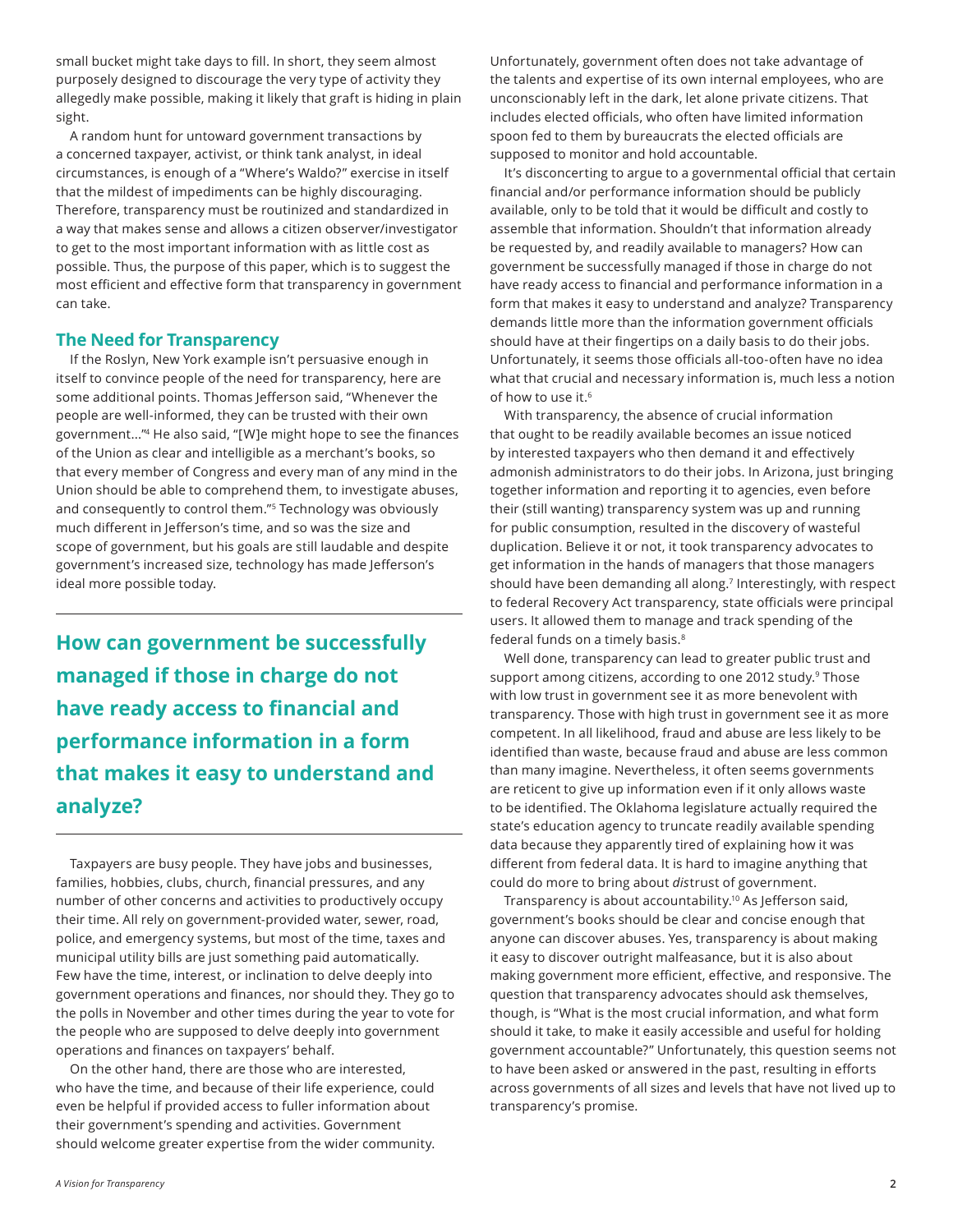### **Why Government Transparency Is NOT a Private Project**

One issue that must be addressed concerns who, or what entities, should host transparency data on the internet. There is nothing inherently wrong with a private enterprise, whether non-profit or for-profit, posting government data. In fact, private entities should be encouraged to analyze and manipulate data, making their results readily available. The real issue is whether or not government itself should be responsible for making sure basic data are made directly accessible by the public.

There are some who believe government transparency should be outsourced to private entities on the theory that private entities would be better incentivized to provide government data to the public. These privatization advocates would rather make government transparency a non-profit project, but this fails to account for several problems.

First and most significantly, private entities can cease to exist while governments, short of revolution, last. It would not do for public data to just disappear from general access. With government providing the data, it can and should be maintained for ready access indefinitely.

Second, outsourcing to private entities would result in a patchwork of interfaces rather than a more uniform system that the public can get used to and understand easily. Government transparency should increasingly, over time and with experience, look similar across jurisdictions, iterating to a nearly standard format not unlike the comprehensive annual financial reports most government entities are required to produce. Separate private entities are unlikely to develop such standardization. Nothing advocated here would stop private entities from posting government data. The argument is simply that government should be kept on the hook for transparency.

Third, private entities have no legal or moral obligation to provide data for every level of government. All levels of government should be responsible to provide the public with the basic data described below.

Fourth, advocates for private data warehousing place unwarranted faith in private entities to ferret out government manipulation and withholding of information. They argue government might not be forthcoming. Government is fat and lazy and corrupt. The data will not be timely. Some data might be fraudulently deleted or otherwise manipulated. Private entities posting the data are unlikely to perform such shenanigans. While initially somewhat persuasive, this argument completely collapses given that the data must come from government in the first place. If manipulation and fraud are going to take place, they are going to happen whether the government posts the data or not. This argument for private entities posting government data actually argues for no transparency at all since the data would always be corrupted, making transparency pointless.

Finally, transparency privatization advocates argue private entities are more innovative, if for no other reason than to draw traffic to their websites. For example, much of the data that should be available through government listed below is already online. Information about elected officials and governmental bodies, for example, is provided by Ballotpedia, which provides even more information than is suggested, in some aspects. However, Ballotpedia could well be relatively short-lived if

donations were to dry up. Additionally, there is nothing to keep private entities from innovating, getting contracts from government to maintain government transparency websites, or displaying the data themselves in particularly user-friendly ways as a means to fundraising.

## **Crucial Information that Every Citizen Should Be Able to Access**

Every citizen should have ready access to the following information through a state-maintained website usable free-of-charge:

- **•** A list of every government that presides over that citizen's address, including enterprise entities such as electric co-ops, and rural water districts,
- **•** Readily available standardized basic information about every single governmental entity in the list of governments,
- **•** Every single payment of funds from each government's coffers,
- **•** A listing of each government's assets, updated on a reasonable periodic basis,
- **•** Every single non-tax revenue payment made to each government entity.

This is the information that truly matters in holding our governments accountable. If this information is made available in the right way, performance measures, copies of contracts, and fancy charts, while nice, are not necessary. All of this information can, and should, be made readily available through the internet at no cost to taxpayers and without the necessity of Opens Records Act or Freedom of Information Act requests. The information should also be available in an easily digested format. Each item is more fully explained below.

### **A Listing of Governments**

Consider the number of governments that might have jurisdiction over a single address in the United States. Here is a hypothetical listing that could possibly occur in this country:

- **•** Federal government,
- **•** State government,
- **•** County government,
- **•** School district,
- **•** City government,
- **•** Tax Increment Finance district,
- **•** Hospital district,
- **•** Water district,
- **•** Flood control district,
- **•** Parks district,
- **•** Utility district,
- **•** Electric co-op,
- **•** Rural fire district.

Some of these are uncommon in a city setting. Others are uncommon in a rural setting. But, it is entirely possible that a single address could simultaneously be governed by seven or more governmental entities. This does not count entities like zoning boards or parks boards that are considered part of city government but do most of the decision making independently of the city's elected officials.

A citizen should be able to access a state-maintained website,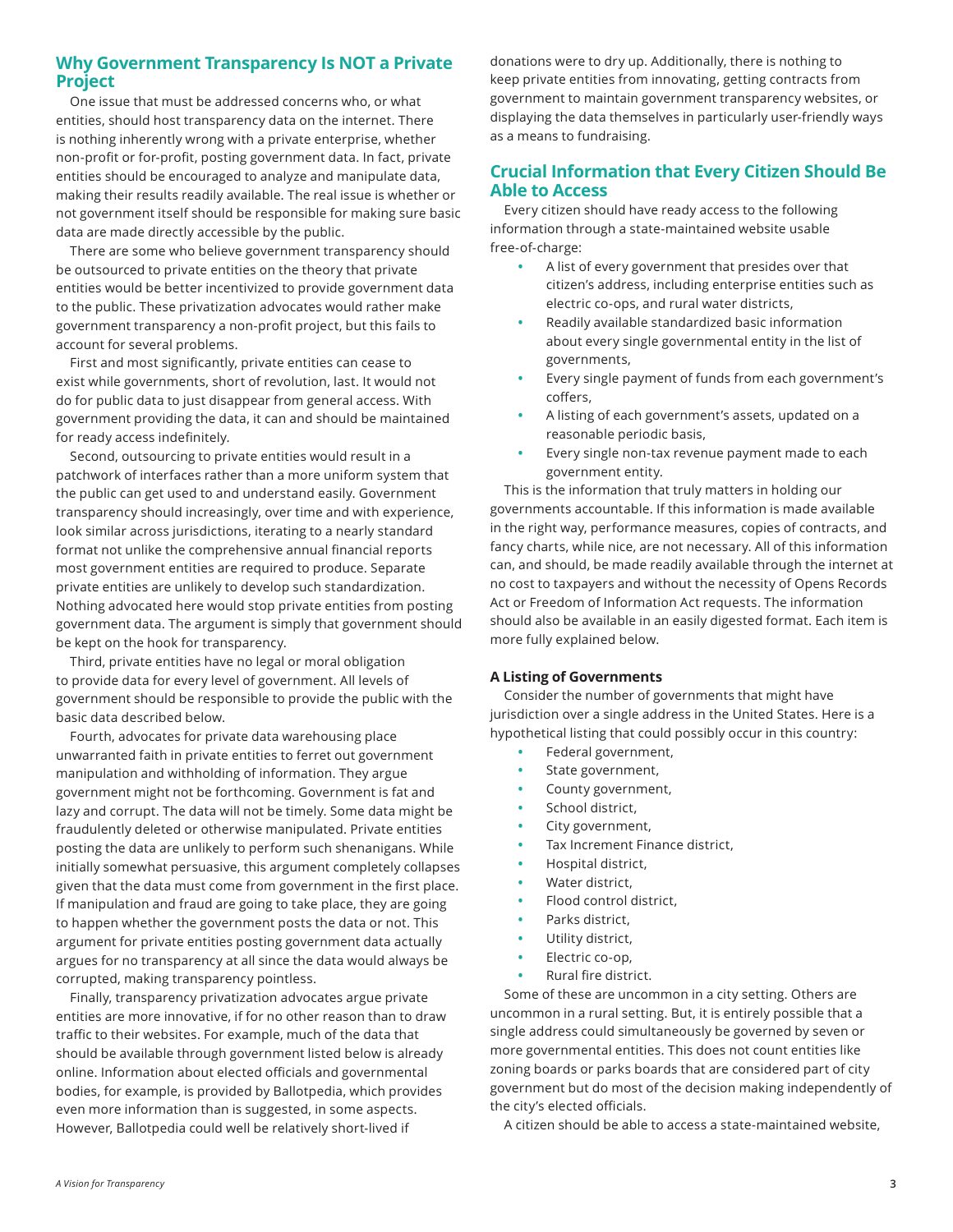<span id="page-3-0"></span>**A citizen should be able to access a state-maintained website, type in an address, and obtain a list of all governmental entities that have independent decision-making bodies that govern over that address.** 

type in an address, and obtain a list of all governmental entities that have independent decision-making bodies that govern over that address. Given the variation in state and local governments and the degree of geographic mobility in the nation's population, it is especially incumbent on governments to make their structures easily known. But the list is not enough. It is entirely possible with today's technology for boundaries of each jurisdiction to be inexpensively mapped and illustrated online, possibly even with these various jurisdictions visually overlaid as the user desires. This will allow someone who wishes to know which neighbors are in their same jurisdiction(s) to find out that information easily.

#### **Basic Governance Information**

Upon clicking on one of the government entities over one's address, the basic information most citizens will want to see is not usually what comes up on a governmental entity's website. Of course, every individual usually has a specific need, and many governments' functions are so numerous and varied that it takes time and effort to find what we need. Nevertheless, information about government that people need to hold it accountable, at its most basic level, has simply to do with government's structure and contact information. Thus, for every government entity, the following information should be available:

- **•** For states and cities, a list of independent policy-making offices/entities/agencies including governor, legislature, secretary of state, agriculture commissioner, etc. for the state; mayor/city council, zoning board, TIF boards, etc. for cities,
- **•** For every entity:
	- **-** Name and contact information of every policy-making official, preferably both e-mail and phone (legally, there should be no exceptions for contact information),
	- **-** How each official obtained office whether elected or appointed; if appointed, by whom,
	- **-** When each official first took office and the date of the end of the current term,
	- **-** Election dates applicable to the entity over the next two years with special attention for called elections,
	- **-** Taxes for which the entity is responsible and current tax rates,
	- **-** Links to statutes/rules/ordinances for which the entity is responsible,
	- **-** Links to expenditure/asset/revenue information (described below),
	- **-** Links to websites maintained by the entity.

#### **Spending: The Government's Check Register**

Each government entity as described above should post individual expenditure transactions online. The expenditure data should be readily accessible from the web page containing that government's basic data, as maintained on a state's transparency website. The state's transparency website would not warehouse the data from local governments, but should link to it.

Governments spend a lot of money. There are a lot of individual transactions, so many that it's impossible for any one person to critically examine all of them except in the smallest of governments. That is one reason agencies and departments have individuals dedicated to accounting. There are, or should be, multiple checks and balances within a government accounting and payment system. Regular audits are required under certain circumstances. However, accounting audits are merely about making sure transactions are properly recorded. They typically do not see investigators making sure work was actually accomplished, or that work was up to a certain standard before vendors were paid.

Unfortunately, most transparency efforts have done almost nothing to ease the task on the part of the citizen trying to ferret out possible waste, fraud, and abuse. This author is familiar with transparency efforts in Arizona, Oklahoma, and Texas, has advocated for greater transparency in all three, and has seen transparency implemented, to some degree, in all three. Thus, only these three states' transparency efforts are discussed here in order to make larger points about what financial transparency ought to look like.

In an evaluation of financial transparency by Public Interest Research Group (PIRG), Arizona is given an A-, Oklahoma a D+, and Texas a B- for their spending transparency efforts.<sup>[11](#page-7-0)</sup> Ballotpedia evaluated state websites for basic transparency issues and gave Arizona an F, Oklahoma a B, and Texas a D[.12](#page-7-0) Truth in Accounting granted Arizona, Oklahoma, and Texas scores of 84, 82, and 80, respectively, for financial transparency. There is so much variation in these scores as to render them meaningless. The people in charge of transparency in a given state can simply cherry-pick a score and pat themselves on the back.

Arizona has created a website called "Arizona Financial Transparency Portal." Although when Arizona initially implemented financial transparency it was impossible to scroll through more than a screen-full of financial transactions and it was not possible to download more than appeared on a given screen, now it is possible to download a year's transactions, at least to some degree[.13](#page-7-0) The dribs and drabs of data in the earlier implementation have been replaced by the ability to download 50,000 transactions in one fell swoop and import a comma delimited file into a spreadsheet format with ease. Most of the transactions, however, have the payee's name redacted because names of employees must be redacted under the Arizona law, despite the fact that public employees' salaries cannot be kept secret. An absurd number of fields associated with each transaction are also useless. Obviously, State of Arizona expenditures number more than 50,000 transactions per year. The artificial limit would necessitate the user sorting online to create subsets that can then be reassembled into a comprehensive database in order to do a thorough analysis. Nevertheless, it is possible for someone to download data, sort it, aggregate it, and analyze it to some degree, something many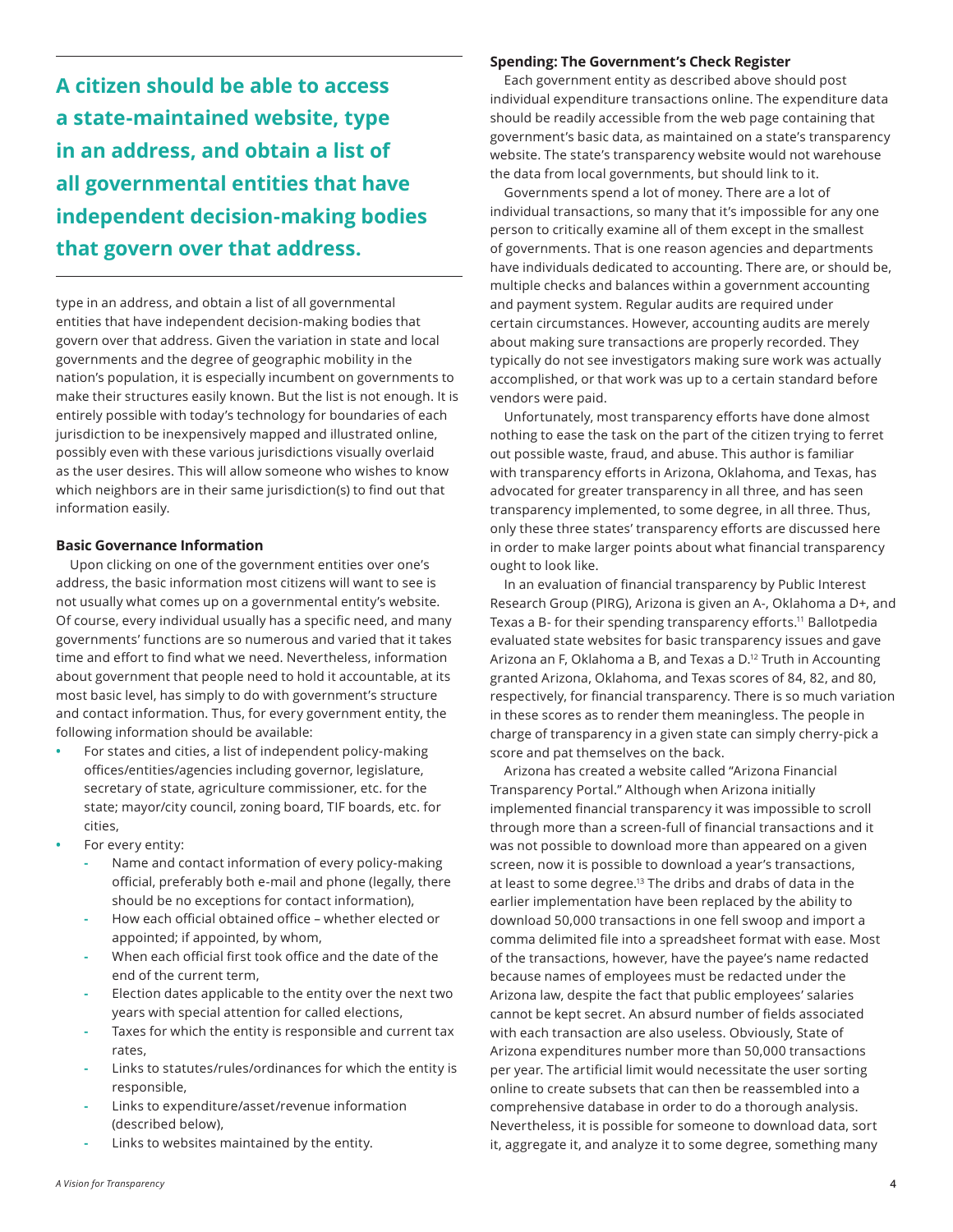<span id="page-4-0"></span>transparency systems do not allow.

Oklahoma's "checkbook" is located in various places. The current governor has seen to the establishment of checkbook. ok.gov. It provides links to several pre-existing spending and other financial/informational databases as well as a link to a Vendor Transactions database[.14](#page-7-0) This database allows one to explore individual expenditure transactions, including explanatory fields that allow one to get a sense of what these transactions are for. Online sorts allow for some grouping of transactions, which can then be downloaded into a spreadsheet. The software is basically the same as that used by Arizona, with the same 50,000 transaction limit on downloads and a very similar online appearance. Oklahoma payroll transactions can be accessed on a different website, data.ok.gov. All the payee names are *not* redacted the way Arizona's are. Also, while not completely up-to-date, downloads appear to include all such transactions, with 428,000 rows, or individual transactions, for the first quarter of 2019[.15](#page-7-0)

Consider Texas' spending transparency effort, once generally considered one of the better ones. The Texas Comptroller issues "transparency stars" to local governments as awards for transparency[,16](#page-7-0) yet the Comptroller's own effort leaves much to be desired. A look at the transparency website yields tiny scrolling windows and no real ability to search, unless the searcher knows, with nearly pinpoint accuracy, what is needed.<sup>17</sup> If one is an insider in Texas government looking for something quite specific, the Texas expenditure transparency system could work very well. Otherwise, it affords the user little opportunity to become familiar with the system. It's a guessing game of fiscal years, funds, and other categories. For example, for a given fiscal year, category, agency, and object selection, every vendor is still listed and one must scroll through thousands to find just a few relevant vendors. This is not transparency. It's a system designed for hiding in plain sight.

## **In some ways, Oklahoma's transparency is now superior to both Texas's and Arizona's.**

In some ways, Oklahoma's transparency is now superior to both Texas's and Arizona's. Texas does not have any apparent way to download data, which is the only way the data can truly be thoroughly investigated. Arizona, though, does not allow sizable downloads and redacts public employee names from payroll information. Oklahoma's payroll data allows for sizable downloads and names are not redacted, but like Arizona's system, vendor information downloads are highly truncated and one is unlikely to know if all of the data has been downloaded or if one has inadvertently duplicated records. Arizona has a single home page for transparency. So does Texas, though it is conflated to some degree with Comptroller customer service purposes. Oklahoma's transparency is spread across at least three different websites: data.ok.gov, OpenBooks - ok.gov/okaa/ Citizen\_Education/Appropriations/, and checkbook.ok.gov.

Obviously, it's better to have all financial transparency in a single virtual location through a webpage so no one has to do

An investigator (taxpayer, journalist, accountant, or paid researcher) really only needs three basic pieces of information for each transaction. These include:

- **1** Who got paid,
- **2** How much was paid,
- **3** What the expenditure was for.

Additional entries, or fields, like vendor numbers and transaction numbers might be useful for research purposes, but they are not truly necessary for getting to the bottom of questions about specific transactions. Object, Function, and Fund codes can be useful for investigating whether there might be some intentional miscoding and hiding of transactions for some reason. Even these, though, are not the absolutely essential information.

When it comes to who got paid, a problem that can arise is the vendor's name being recorded in different ways. For example, Joe's Office Mart might be recorded as "JOM," "Joe's," "Joe's Office," or some other variation. A vendor number can clarify. On the other hand, over a period of years, the same vendor could conceivably innocently obtain multiple vendor numbers. This is one reason expenditure check register databases should be fully downloadable, so that the user/investigator can sort all of the transactions at once and look for various potential anomalies as well as mix years of data to investigate trends and potential inconsistencies.

One issue that arises is government credit cards and employee reimbursements. Credit card transactions could be separately accounted for, but they should be broken into constituent transactions, at least for transactions totaling more than some pre-determined appropriate amount. It does an investigator no good to see hundreds of payments to American Express with no ability to see what was purchased with the credit card. Reimbursements could be treated in the same way.

As part of expenditure transparency there should be a public database of vendors that includes at least vendor names and addresses. Vendor numbers could be optional. The purpose would be to allow researchers/investigators to confirm for themselves these vendors' actual existence and legitimacy. What's more, a database of digitized invoices (scanned or as originally digitally conveyed) in chronological or numerical order could be associated with each vendor. With this information and the transaction database described above, it would have been fairly easy to detect the sort of theft that occurred in Roslyn, New York. Thus, that theft and others like it could be prevented altogether were such information so readily available.

Something else that's needed, and not present in any transparency database, is a data field that serves the same purpose as the "memo" line printed on checks today. In simple and plain language, the individual recording the transaction can state "contract to replace sidewalk at corner of and z and and "repair plumbing at \_\_\_\_\_ school." Such simple notations can help simplify the system for layman understanding. It can also aid in discovering fraud, if any exists. For example, someone looking into government finances might know that none of the sidewalks at a corner they pass by every day have ever been replaced.

The "memo" line does involve some extra work, but it would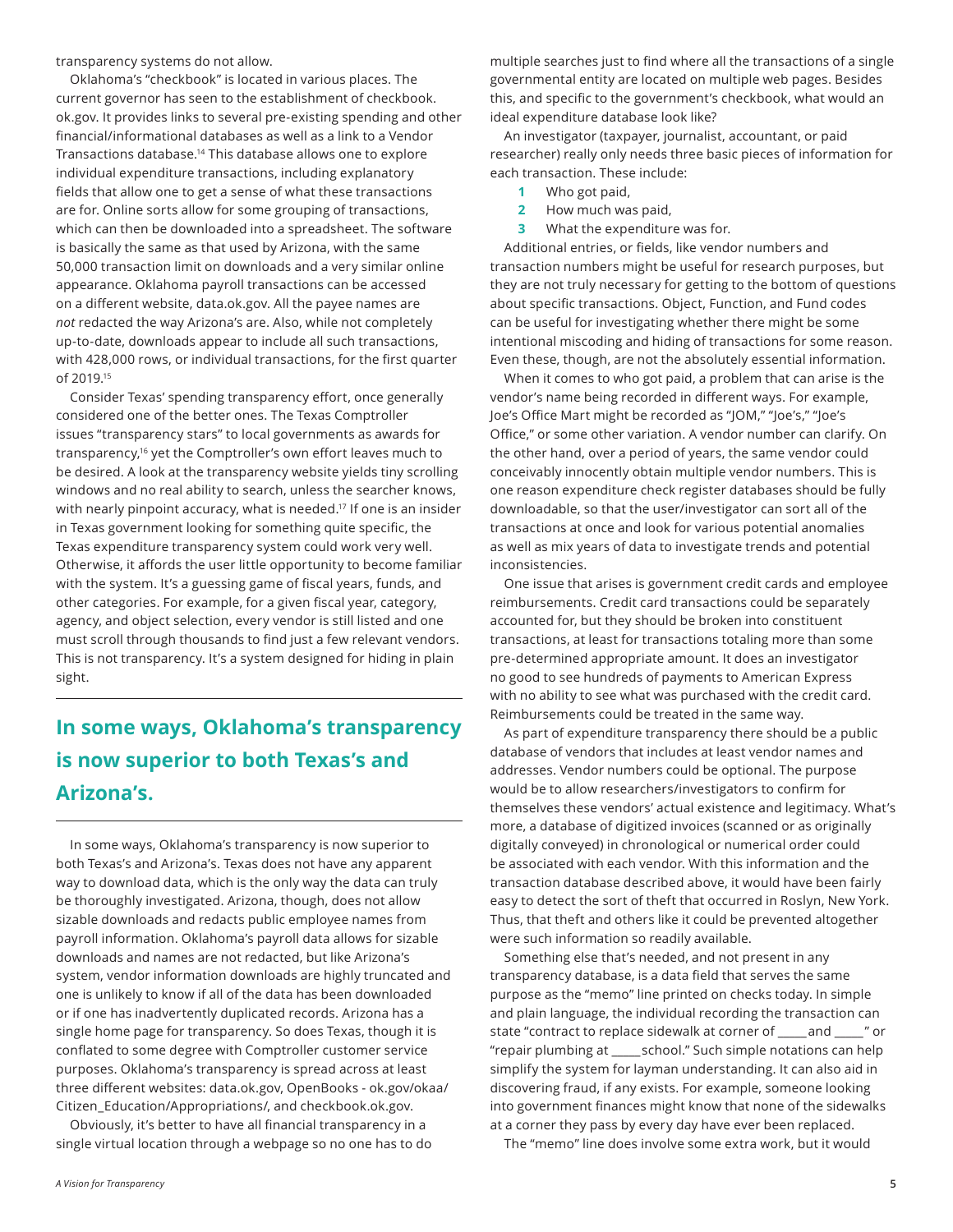<span id="page-5-0"></span>be filled by the same person effectively writing the check; it is not onerous. Besides, some extra expense for government accountability is justified given government's ability to use force to collect funding. It should *never* be treated as another coding field with a pre-loaded set of "descriptions" from which someone would choose, and law should specifically prohibit this. Some object that there is a risk of government employees mistakenly revealing confidential information like social security numbers if "free form" memo fields are included in an accounting system. The ready answer to this objection is simply adequate training. If a government employee cannot be trusted to not reveal sensitive and legally protected information, that individual should not be entrusted to account for public funds.

## **[S]ome extra expense for government accountability is justified given government's ability to use force to collect funding.**

#### **Government Assets**

Every government asset above a minimum threshold should be identified, quantified as necessary, and listed with its initial purchase price for perusal by the citizenry. Governmental entities already keep inventories, or should, but they are often cumbersome. These should at least be standardized across a single governmental entity, such as a state, and listed together, identified by department. Every government within a state, not just its agencies, should follow a single standard specified at the state level. Inventories include items such as desks, lecterns, computers, copiers, vehicles, and other furnishings and equipment. However, governments should especially also list real property assets – buildings, land, and mineral interests as Oklahoma regularly attempts to do[.18](#page-7-0)

It would be difficult to determine the imputed value of real properties long possessed by government, especially unique ones like natural areas and parks, although it would be ideal if this could be done in even some rough form or fashion. For one thing, this would aid in determining the costs and benefits of government action. Oftentimes, when privatization is being contemplated, the imputed value of government assets involved in producing a potentially privatized service go unrecognized. In bidding to provide that service, private vendors cannot ignore the fact that "fixed" assets actually have very real dollar-valued opportunity costs associated with them, even if the assets are fully paid off and even if there were no property tax expenses that accrue. Even without this sort of detailed information, just listing real assets, along with other equipment, private bidders in contests with government can at least raise the issue when asset opportunity costs for government are obviously being ignored[.19](#page-7-0)

Listing and valuing real assets across governments also allows for comparisons that otherwise never occur. For example, a road agency, comparing total acreage owned to total area paved could help determine if a road agency is acting efficiently, in addition to lane miles and centerline miles measures that are commonly

available. Comparisons could be made from state to state and detailed accident statistics analyzed to help determine if different amounts of right-of-way impact safety as well as costs.

## **Oftentimes, governments simply do not know how much they own.**

Oftentimes, governments simply do not know how much they own. They may know locations of assets like buildings, but those in charge often fail to take potential value into account. Detailed inventories and accounting can lead to liquidation of unneeded assets, saving money for taxpayers on yearly upkeep, and putting some funds into government coffers that can potentially be used for more productive purposes. Real property returned to the private sector also becomes more productive, and generates revenue instead of costs for governments.[20](#page-7-0)

#### **Non-tax Revenues**

One reason non-tax revenues should be made transparent is that when real properties are liquidated, citizens should have the ability to confirm the deals are fair. Without such safeguards, asset sales could become an easy way for dishonest policymakers to reward cronies by engaging in relatively obscure asset sales, selling for less than they are worth.

Government also runs a number of self-funded, or nearly self-funded enterprises, including sanitation (garbage) service, water service, sewer service, parks service, hunting license service, occupational licensing service, hospitals, auto licensing, and the list goes on. Many revenue transactions occur that do not represent taxation.

Tax transactions, including refunds, should be not be disclosed. Income tax information is private and confidential because private citizens are entitled to privacy regarding their income levels, and how they honestly do business is proprietary. Sales tax revenues from individual retailers is unpublished because the owners are entitled to their commercial privacy.

Perhaps in some ways, it is one's own business how much one spends on water and electricity, but when government owns these enterprises, that revenue should not be kept from the public. It does not represent for the individual the kind of privacy invasion that forced taxation does because the customer has the ability to control the size of the bill. But the reason these revenues should be made individually public is for the same reason expenditures should be made individually public. It just might be discovered, for example, that a neighbor obviously gets trash service but never pays a trash bill. Such a discovery, if it were to occur, might be due to an innocent mistake; or, it might be due to malfeasance. As with expenditure transparency, revenue transparency discourages untoward behavior.

To this end, individual revenue transactions should be handled similarly to expenditures. As much detailed information as possible should be provided. Obviously, it would be inefficient to track some individual transactions such as individual ticket purchases at entertainment venues, but individual transactions for services like electricity and trash are already recorded, usually by computer, so transparency should add nothing to the cost of government.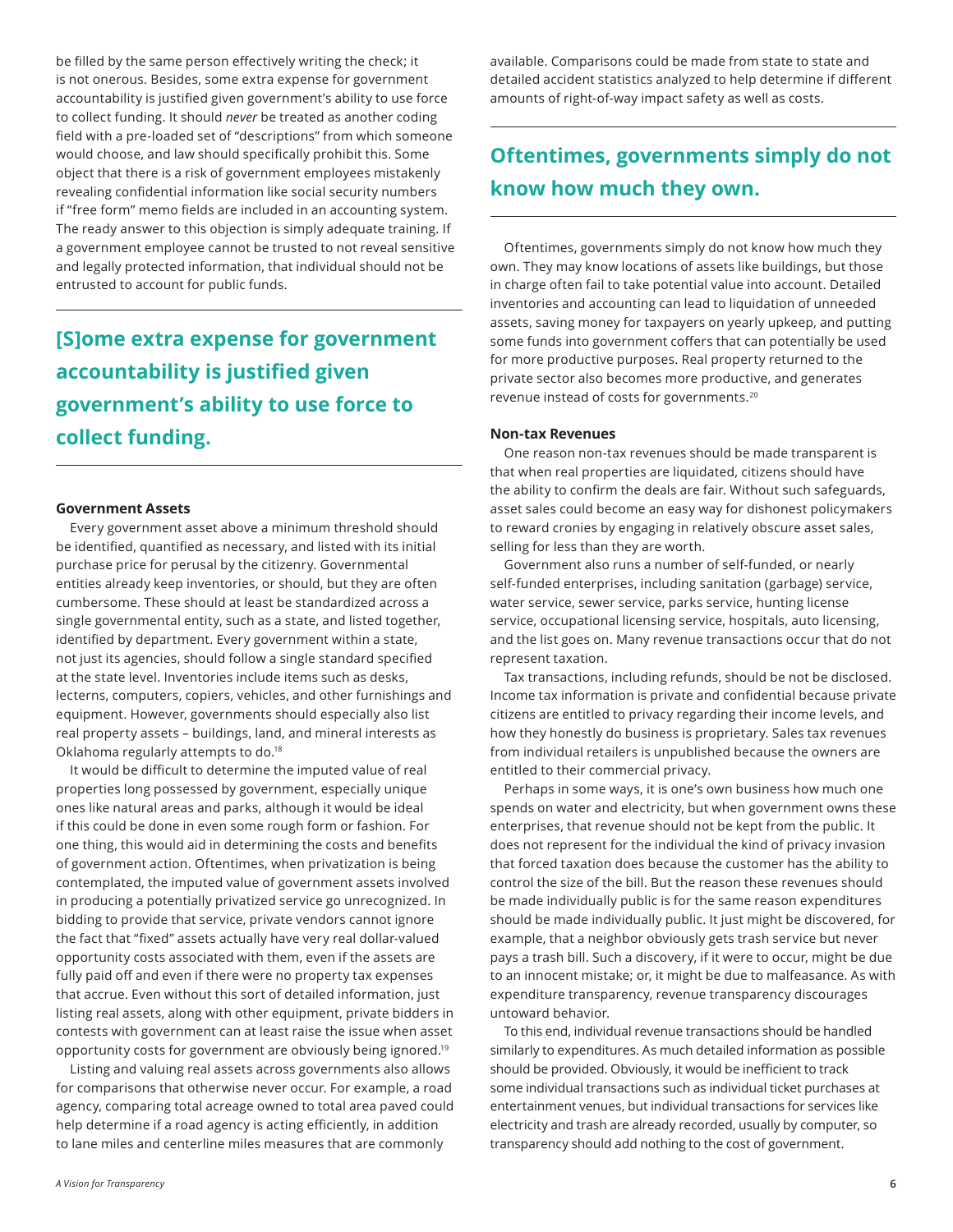### <span id="page-6-0"></span>**What of Other Information?**

Government does so much today that there are many demands for even more information. Government managers certainly should have access to performance information of some sort. It's reasonable for citizens to have access to this as well. However, performance in many agencies is likely to be somewhat subjective.

Data specific to government employee travel is often targeted for special attention. However, if expenditure information is properly recorded, coded, and described, it seems reasonable that travel spending could be sorted and investigated easily enough.

Contracts are another target of transparency advocates. With today's technology and plentiful electronic storage, there is certainly no reason contracts cannot be posted and indexed. Some states are doing so. Easy access to contracts can make it possible to detect favoritism among vendors that would not otherwise be obvious. Contracts are not the most crucial pieces of information to post online for government accountability though. They are little use if expenditures are not coded to specific contracts. This should be a goal. Every contractor should be listed as a vendor and, using information mentioned above, transactions and associated activities should be trackable.

Subsidies and special tax breaks, especially those granted in the name of economic development, have been particularly targeted by Public Interest Research Group, which regularly produces a report rating states specifically on their transparency in this area.[21](#page-7-0) This is something worth encouraging since it is difficult to discern, merely from information recommended for posting

above, the degree to which some businesses and industries are favored with special treatment in the name of economic development. Transparency that brings to light practices that impact the public fiscal picture, but not easily detected from detailed transactions, should receive special attention.

### **Conclusion**

An old legal adage states, "Ignorance of the law is no excuse." But with the volumes of laws on the books today, when no one besides a handful of elites had access to those books, that adage becomes a source of injustice. Another adage says, "The voters get what they deserve when they don't vote." This is also an injustice when voters find it difficult even to know which governments govern their addresses, much less when the next election day might be or how to contact someone in charge.

With the traditional press in decline, we all the more urgently must make transparency work as well as it possibly can. We have to be selective about what specific information is to be made available, taking care to make it available in a way that it can actually be read and analyzed effectively. Otherwise, the sheer volume of information, along with useless drivel, can so camouflage waste, fraud and abuse that it is hidden in plain sight. The vision for transparency presented in this paper would bring government's conduct into the light of day in a way that would enable meaningful public oversight so that citizens would finally have a chance "to investigate abuses, and consequently to control them."